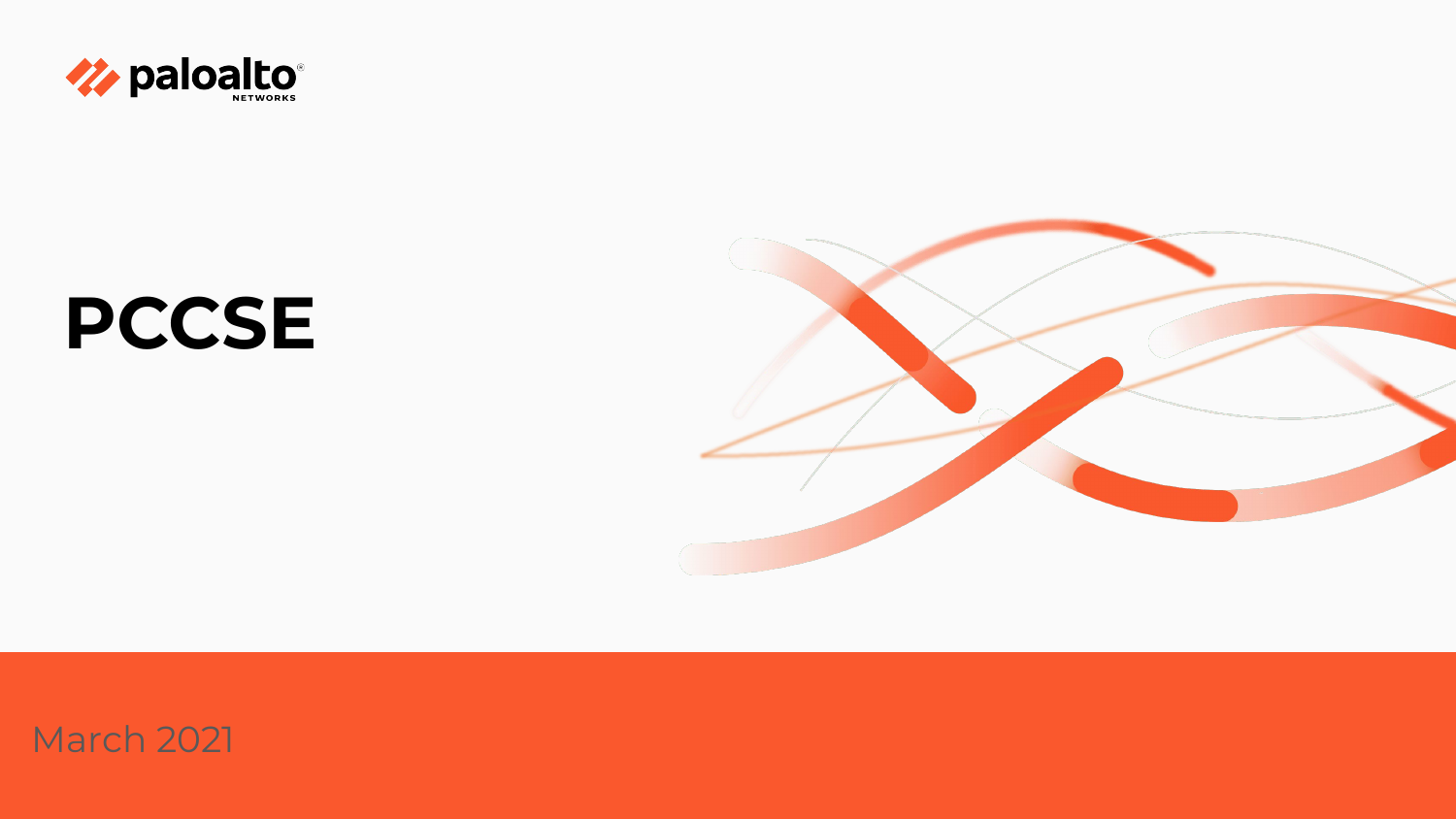

## **PRISMA CERTIFIED CLOUD SECURITY ENGINEER**

Launched November 2020

**This Certification validates the knowledge, skills and abilities required to onboard, deploy and administer all aspects of the Palo Alto Networks Prisma Cloud technology.**

- **Cloud Security Engineers**
- Cloud Security Analysts
- DevOps
- Cloud Support
- Professional Services
- AppSec Engineers
- **Cybersecurity Architects**

\***Recertification to have an active status is required every two years**

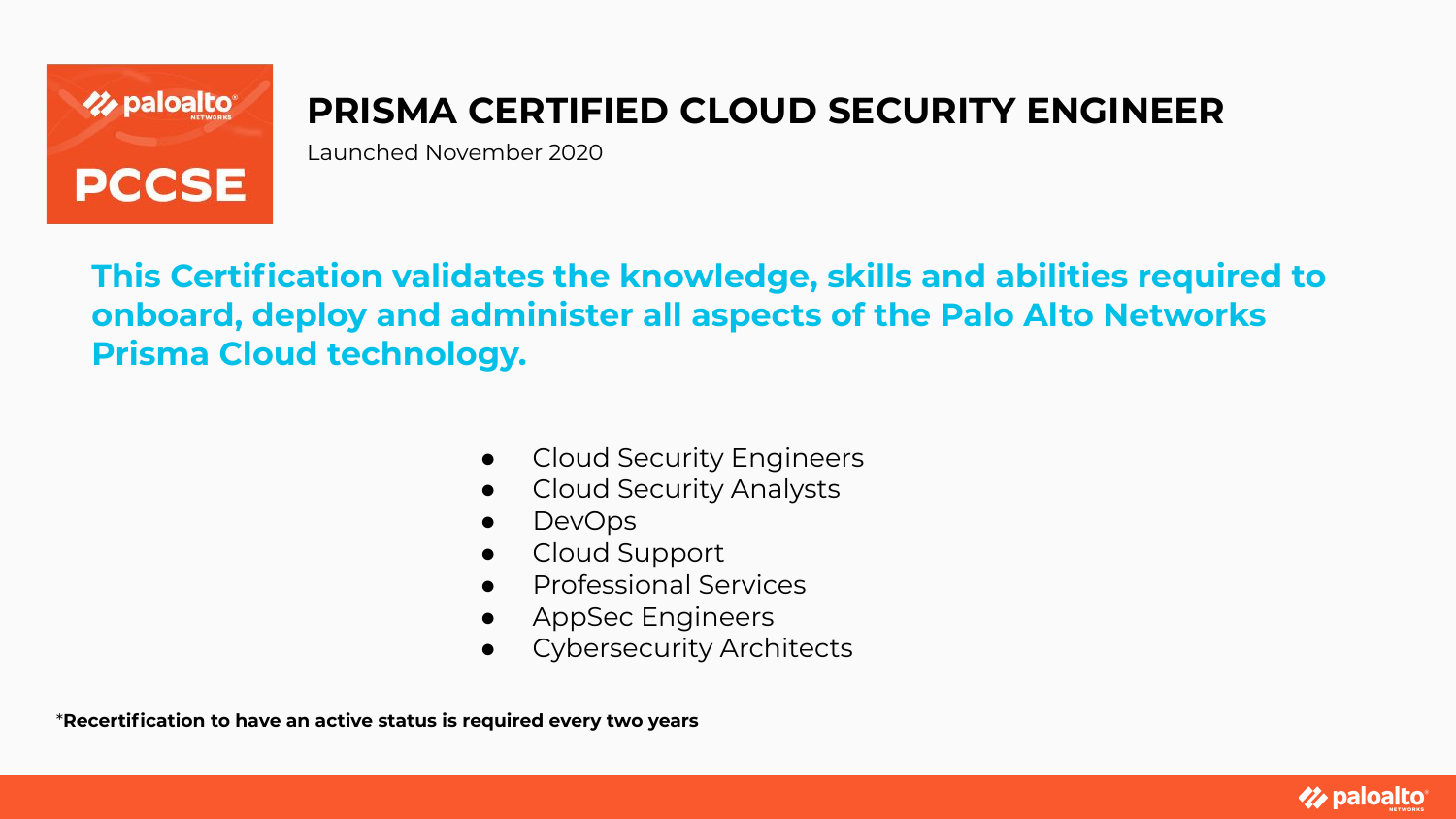### **Study Resource Materials**



| <b>Prisma Certified Cloud Security Engineer (PCCSE) Blueprint</b> |  |  |  |  |  |  |  |
|-------------------------------------------------------------------|--|--|--|--|--|--|--|
|-------------------------------------------------------------------|--|--|--|--|--|--|--|

| <b>Domain Weight (%</b> |  |  |
|-------------------------|--|--|
|-------------------------|--|--|

| <b>Install and Upgrade</b>                        | 18% |
|---------------------------------------------------|-----|
| <b>Visibility, Security and Compliance</b>        | 20% |
| <b>Cloud Workload Protection Platform</b>         | 22% |
| <b>Data Loss Prevention</b>                       | 9%  |
| <b>Web Application and API Security</b>           | 5%  |
| <b>Dev SecOps Security (Shift-Left)</b>           | 11% |
| <b>Prisma Cloud Administration (inc. Compute)</b> | 15% |

Domain 1 Install and upgrade

18%

**Task 1.1** Deploy and manage Console for the Compute Edition 1.1.1 Locate and download Prisma Cloud release software. 1.1.2 Install Console in onebox configuration. 1.1.3 Install Console in Kubernetes. 1.1.4 Perform upgrade on Console. **Task 1.2 Deploy and manage Defenders** 1.2.1 Deploy Container Defenders. 1.2.2 Deploy Host Defenders. 1.2.3 Deploy Serverless Defenders. 1.2.4 Deploy App-embedded Defenders. 1.2.5 Configure networking for Defender to Console connectivity 1.2.6 Perform upgrade on Defenders. Domain 2 Visibility, Security and Compliance 20%

[https://www.paloaltonetworks.com/content/dam/pan/en\\_US/](https://www.paloaltonetworks.com/content/dam/pan/en_US/assets/pdf/datasheets/education/pccse-blueprint.pdf) [assets/pdf/datasheets/education/pccse-blueprint.pdf](https://www.paloaltonetworks.com/content/dam/pan/en_US/assets/pdf/datasheets/education/pccse-blueprint.pdf)



# **Prisma Certified Cloud Security Engineer**

STUDY GUIDE

[https://www.paloaltonetworks.com/content/dam/pan/en\\_US/](https://www.paloaltonetworks.com/content/dam/pan/en_US/assets/pdf/datasheets/education/pccse-study-guide.pdf) [assets/pdf/datasheets/education/pccse-study-guide.pdf](https://www.paloaltonetworks.com/content/dam/pan/en_US/assets/pdf/datasheets/education/pccse-study-guide.pdf)

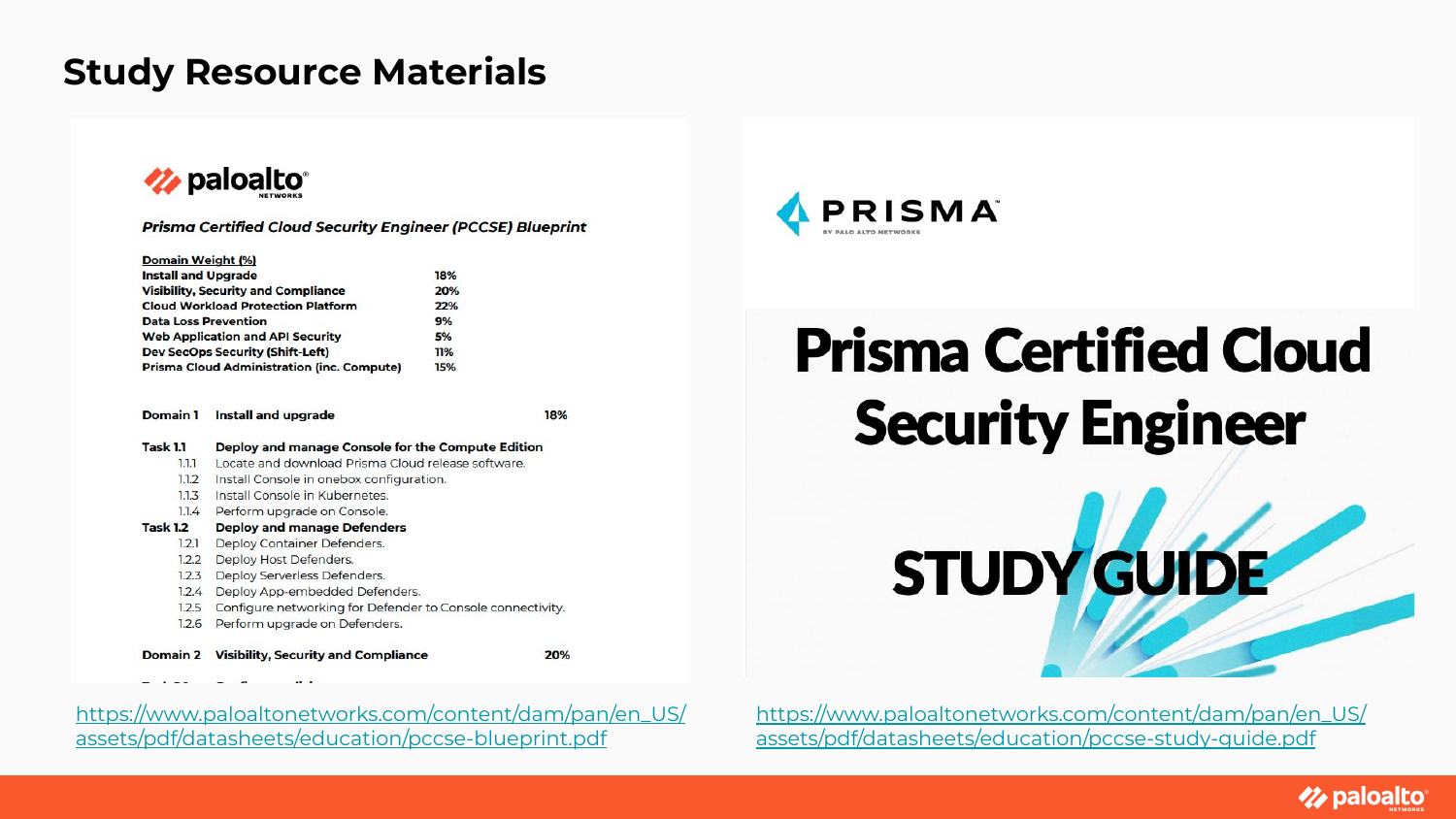### **PRISMA CERTIFIED CLOUD SECURITY ENGINEER Learning Path**



#### **Follow the Recommended Learning Path:**

Take the Digital Learn Courses in Beacon (for Partner or Customers) & FlexLearn (for employees):

- a. Prisma Cloud: Monitoring and Securing
- b. Prisma Cloud: Onboarding and Operationalizing
- c. Prisma Cloud RQL

Optional: ILT Prisma Cloud Enterprise Workshop

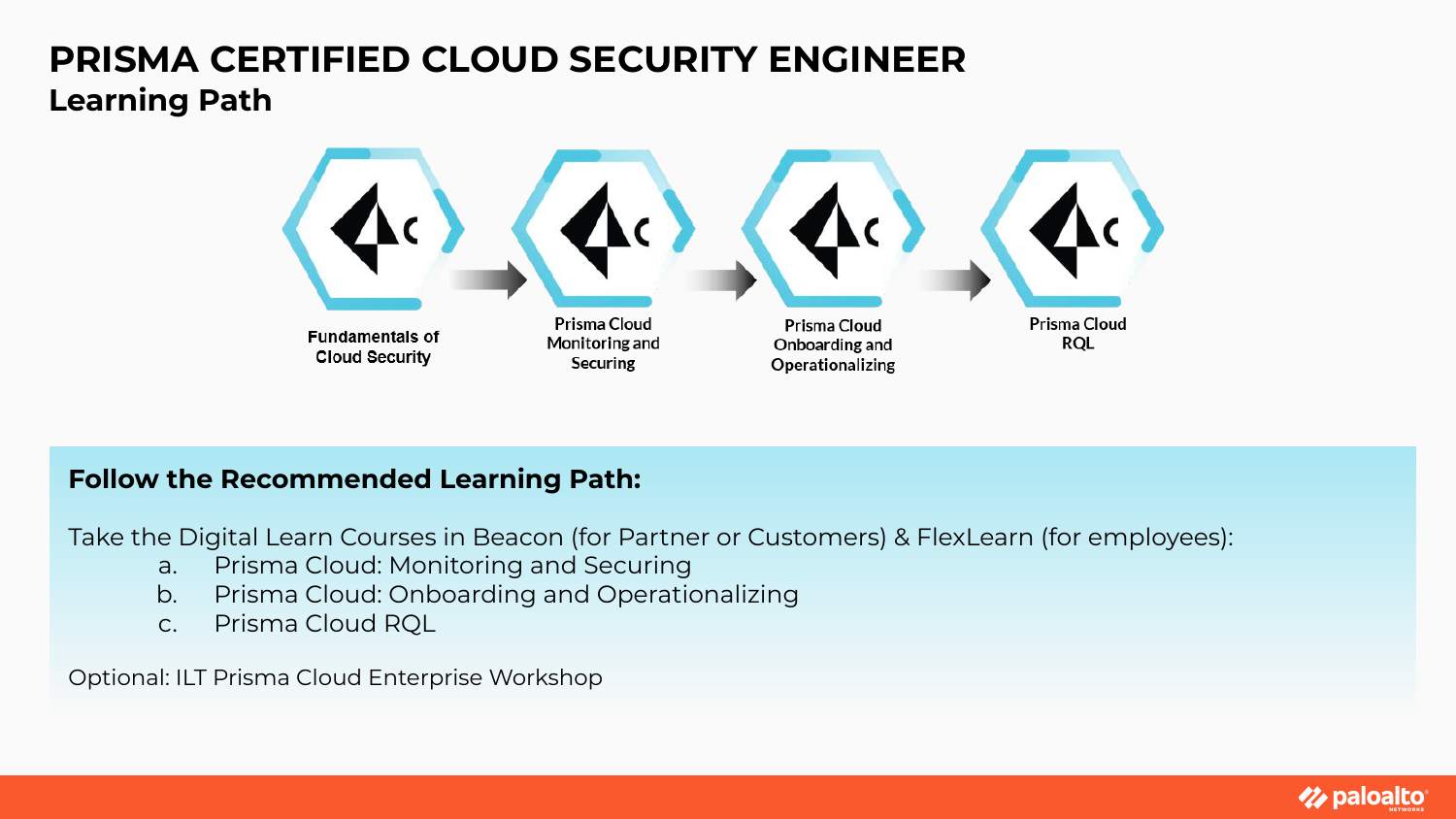## **PCCSE Certification Exam Promotion**

## ● **50% off your PCCSE exam**

- Use code PCCSECSQ3
- Exam must be scheduled and taken by 4/30/21

## The first **100 individuals** to pass

the exam will receive a Palo Alto Networks Jacket while supplies last!



*This is a mockup and exact product may vary*